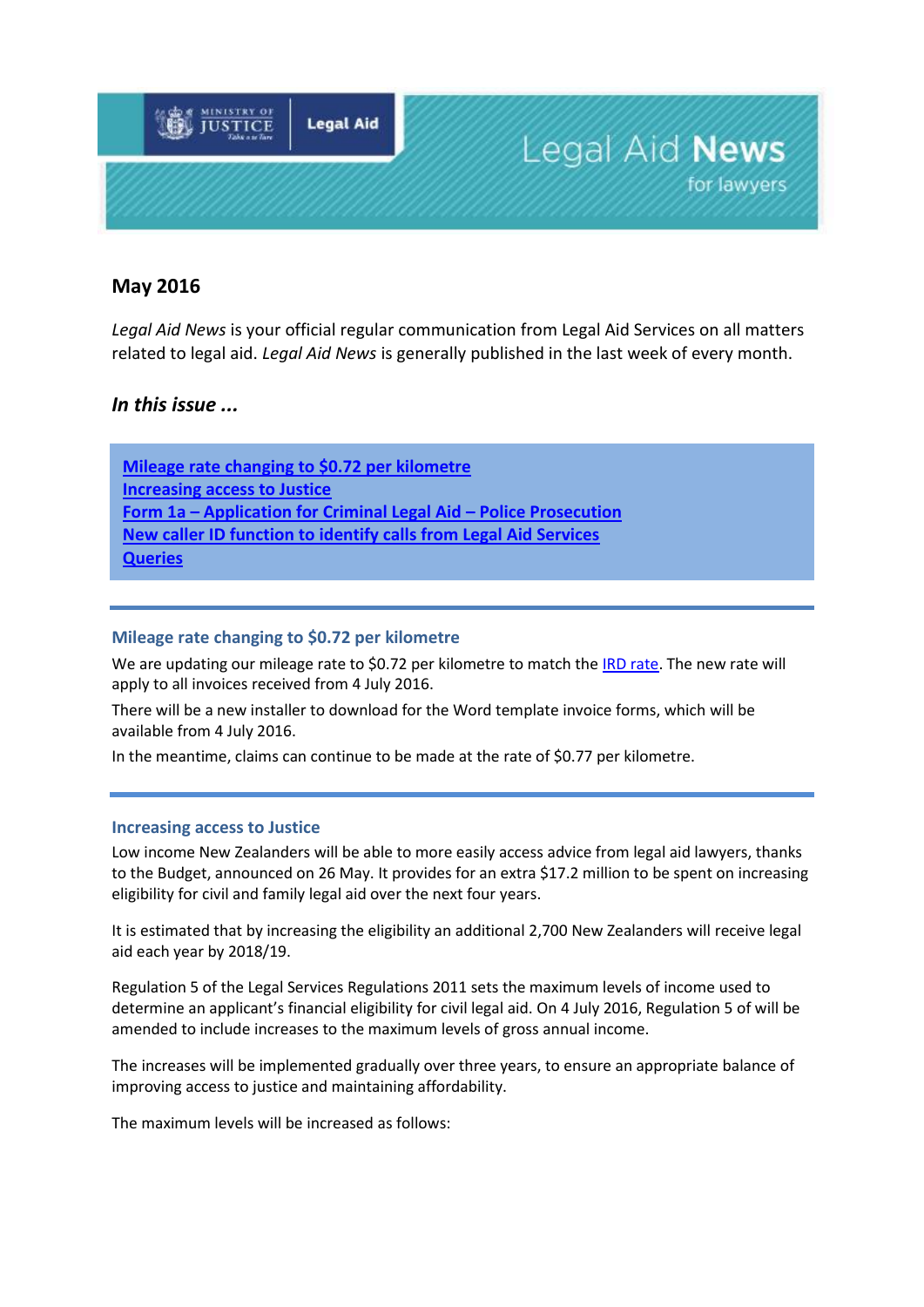| If the applicant                                                                                                      | Then the maximum level of gross annual income is                                         |                                                                                           |                                                                                            |                                                                                           |
|-----------------------------------------------------------------------------------------------------------------------|------------------------------------------------------------------------------------------|-------------------------------------------------------------------------------------------|--------------------------------------------------------------------------------------------|-------------------------------------------------------------------------------------------|
|                                                                                                                       | <b>Current</b>                                                                           | From 4 July 2016                                                                          | From 3 July 2017                                                                           | From 2 July 2018<br>(and out years)                                                       |
| Is single                                                                                                             | \$22,366                                                                                 | \$22,846                                                                                  | \$23,326                                                                                   | \$23,820                                                                                  |
| Has<br>a spouse/partner or<br>1 dependent child                                                                       | \$35,420                                                                                 | \$36,180                                                                                  | \$36,940                                                                                   | \$37,722                                                                                  |
| Has<br>a spouse/partner and 1<br>dependent child or<br>2 dependent children                                           | \$50,934                                                                                 | \$52,027                                                                                  | \$53,119                                                                                   | \$54,245                                                                                  |
| Has<br>a spouse/partner and 2<br>$\bullet$<br>dependent children or<br>3 dependent children                           | \$57,880                                                                                 | \$59,122                                                                                  | \$60,363                                                                                   | \$61,642                                                                                  |
| Has<br>a partner/spouse and 3<br>$\bullet$<br>dependent children or<br>4 dependent children                           | \$64,678                                                                                 | \$66,065                                                                                  | \$67,453                                                                                   | \$68,882                                                                                  |
| Has<br>a spouse/partner and 4<br>$\bullet$<br>dependent children or<br>5 dependent children                           | \$72,302                                                                                 | \$73,853                                                                                  | \$75,404                                                                                   | \$77,002                                                                                  |
| Has<br>a spouse/partner and<br>$\bullet$<br>more than 4 dependent<br>children or<br>more than 5 dependent<br>children | \$72,302 as for 5<br>dependent<br>children) PLUS<br>\$6,689 for each<br>additional child | \$73,853 (as for 5<br>dependent<br>children) PLUS<br>\$6,832 for each<br>additional child | \$75,404 (as for 5)<br>dependent<br>children) PLUS<br>\$6,976 for each<br>additional child | \$77,002 (as for 5<br>dependent<br>children) PLUS<br>\$7,124 for each<br>additional child |

The changes will apply to all financial assessments undertaken on or after 4 July 2016.

For more information see [media release from Associate Justice Minister Simon Bridges](https://www.beehive.govt.nz/release/96m-legal-aid-and-community-law-centres)

### <span id="page-1-0"></span>**Form 1a – Application for Criminal Legal Aid – Police Prosecution**

Based on feedback received from duty lawyers, we have removed the blank page, improved the perforated edge and increased the margin size o[n Form 1a Application for criminal legal aid -](http://www.justice.govt.nz/services/service-providers/information-for-legal-professionals/information-for-legal-aid-providers/documents/forms/current/form-1a-police-prosecution) Police [Prosecution.](http://www.justice.govt.nz/services/service-providers/information-for-legal-professionals/information-for-legal-aid-providers/documents/forms/current/form-1a-police-prosecution) This change will allow you to tear off all pages together.

### <span id="page-1-1"></span>**New caller ID function to identify calls from Legal Aid Services**

We are pleased to announce that you will now be able to identify a call from Legal Aid Services. We acknowledge that it has been difficult for you not knowing when a call was from Legal Aid Services. To address this, we have new functionality added to our phones that allows our numbers to appear when we call you.